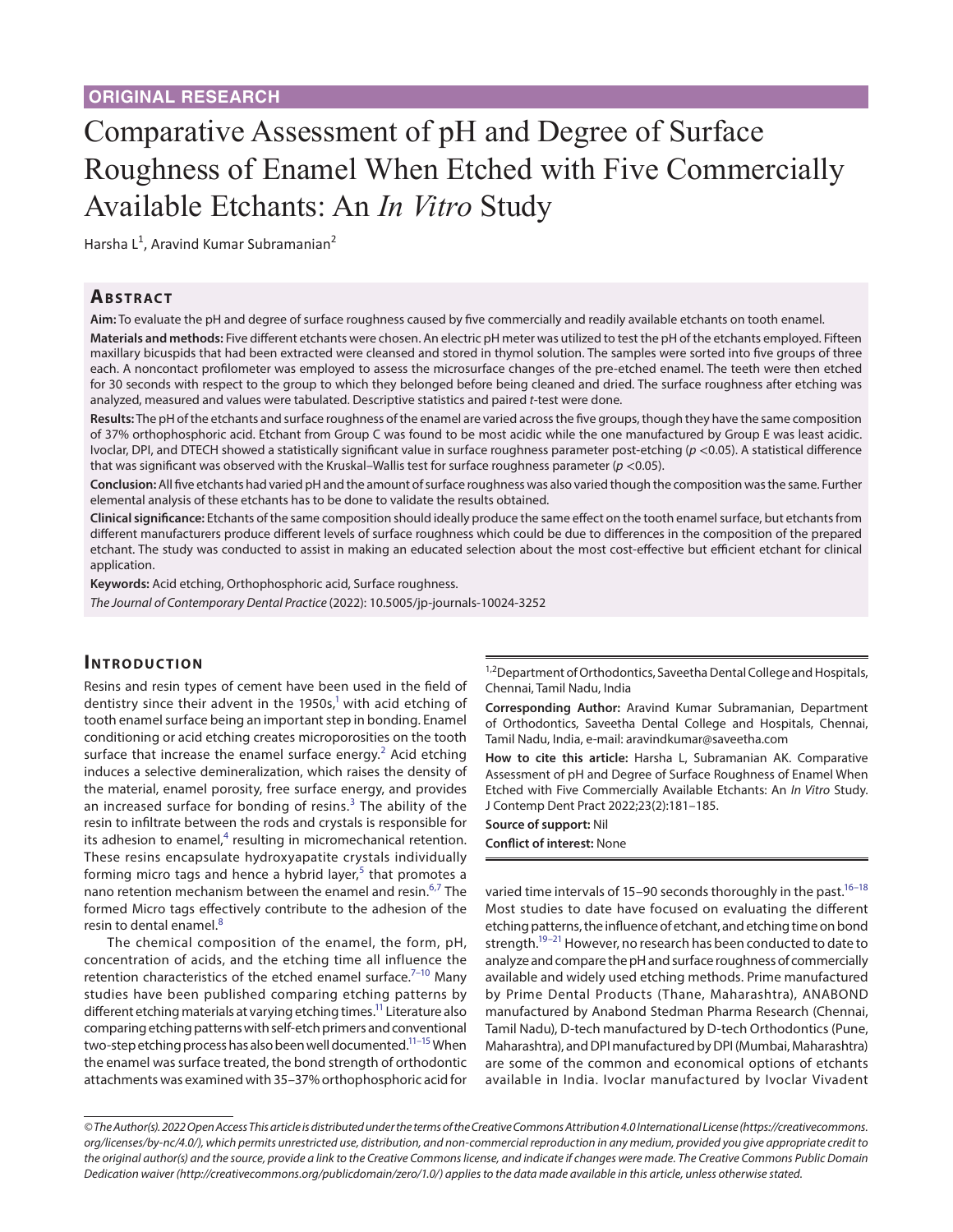(United States of America) is a comparatively less economical and less commonly used etchant.

Surface roughness is defined as imperfections, or tiny projections and indentations, on a surface that affect wetting, adhesion quality, and other properties. Despite the fact that micromechanical roughness is required for effective enamel adherence, $22,23$  $22,23$  the precise etched enamel properties involved, as well as the conditions under which metrical scale adhesion occurs, are unclear. Surface roughness has an unidentified effect on adhesion.[23](#page-4-14) The polymer bonding will be stronger if the enamel is roughened and intimate contact is made between the adhesive and the adherent.<sup>[24,](#page-4-15)25</sup> Following the introduction of enamel surface treatment using acids to promote resin adherence to enamel, there has been a substantial amount of research into dental materials to improve bond strength, $24,25$  $24,25$  $24,25$  but none into the etched enamel surface topography.<sup>[26](#page-4-17)</sup> The surface roughness of human dental enamel is an essential characteristic that has yet to be extensively studied.<sup>[26](#page-4-17)</sup> In this study the aim was to determine the pH of five commercially available etchants of the same composition and their effect on the enamel by measuring the degree of roughness caused by each and correlating if the pH of the material has an impact on the surface roughness of enamel produced post-etching.

# **MATERIALS AND METHODS**

The current *in vitro* study was conducted at Saveetha Dental College and Hospitals, Saveetha University, Chennai, during the months of September 2021 to December 2021. With reference to the Bhandari et al.<sup>[2](#page-3-1)</sup> study, the required sample was calculated using the G power software at a power of *P* = 95. A total of 15 samples with 3 in each group of etchants was used. The study was conducted by two investigators and only one of the investigators was responsible for sample collection and preparation of the samples and conduction of the study.

## **Determination of pH of the Etchants**

Five etchants were included in this study. Each was designated as a group for further reference in the study.

Group A: 37% orthophosphoric acid by DPI (DPI, Mumbai, Maharashtra),

Group B: 37% orthophosphoric acid by DTECH (D-tech Orthodontics, Pune, Maharashtra),

Group C: 37% orthophosphoric acid by Prime (Prime Dental Products, Thane, Maharashtra),

Group D: 37% orthophosphoric acid by ANABOND (Anabond Stedman Pharma Research, Chennai, Tamil Nadu),

Group E: 37% orthophosphoric acid by Ivoclar (Ivoclar Vivadent, United States of America).

The five etchants chosen in this study were first subjected to pH analysis. An electronic pH meter (ELICO pH Meter Table Top, Model No: LI120) was chosen for this purpose.

Each of the five etchants chosen in this study was squeezed out into smaller holders, into which the pH meter tip was inserted to determine the pH of the etchant. The values were noted.

## **Sample Preparation**

This study employed 15 human maxillary bicuspids that had been extracted for orthodontic or other dental treatment procedures. Visual examination was done to assess the quality of the tooth before including the sample. Teeth without decay, fracture, tooth

wear, fluorosis were included in this study. To avoid bacterial development and dehydration during the storage of samples, the extracted teeth were rinsed and cleansed under running water and kept in a 0.1% Thymol solution. Just before the use of the sample for the study, the teeth were polished with pumice slurry, cleaned, washed, and air-dried. This was done to remove any residual thymol solution [\(Fig. 1\)](#page-1-0).

After that, the teeth were sorted into five groups [\(Fig. 2\)](#page-1-1), each with three samples  $(n = 15)$ .

In each group, for 20 seconds, the tooth surface was treated with the respective etchant, washed well, rinsed, and air-dried until the enamel surface had a white frosty look.

## **Determination of Surface Roughness**

The pretreatment surface changes in terms of microsurface changes of the enamel, Ra (um), were recorded with a noncontact stylus profilometer after the teeth had been prepped and polished [\(Fig. 3\)](#page-2-0). These values were noted as pretreatment readings. Depending on which group the teeth belonged to, the enamel tooth surface was etched. All teeth were treated and etched for 20–30 seconds before being washed with running water and air-dried. The surface roughness was noted posttreatment using the same methodology



**Fig. 1:** Prepared premolar teeth surfaces for etching using 37% orthophosphoric acid

<span id="page-1-1"></span><span id="page-1-0"></span>

**Fig. 2:** Five commercially available etchants used. From left to right, ANABOND, DPI, PRIME, DTECH, and Ivoclar

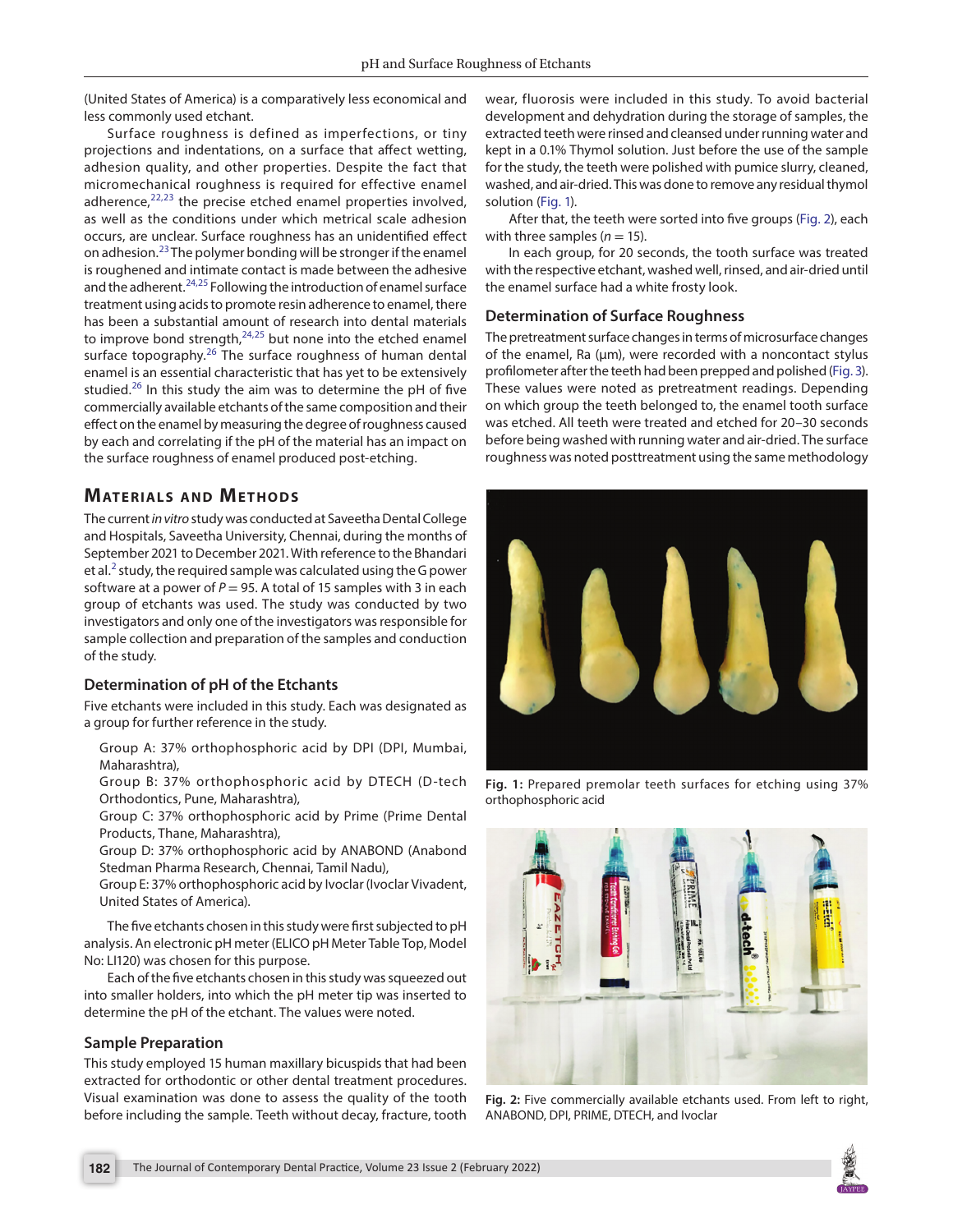as used for pretreatment measurements. The values were tabulated and an average Ra (µm) was obtained for each group.

## **Statistics Analysis**

For evaluating the data using statistics, the data collected for each group was entered in Microsoft Excel and transferred into SPSS software (23.0). Each group's before and post data were compared using descriptive statistics and paired *t*-tests ([Table 1](#page-2-1)). The Kruskal-Wallis test was employed to assess differences between and within groups.

# **RESULTS**

#### **pH Determination**

The pH of the five included studies has been graphically demonstrated in [Figure 4.](#page-3-2) From the analysis done using an electronic pH meter, it could be inferred that the pH of all etchants included in this study was acidic in nature. Group C etchant was more acidic (0.2) when compared to the other etchants (1.5–2.5) included in this study.

## **Surface Roughness Evaluation**

[Table 1](#page-2-1) summarizes the descriptive data (mean SD) of enamel surface roughness before and after etching. The average surface roughness observed before and after etching with group A was



**Fig. 3:** Noncontact stylus profilometer used for assessing surface roughness

<span id="page-2-1"></span><span id="page-2-0"></span>**Table 1:** Descriptive statistics of surface roughness pre- and post-etching

 $0.19 \pm 0.005$  µm and  $0.17 \pm 0.005$  µm, respectively, with group B was  $0.20 \pm 0.005$  µm and  $0.18 \pm 0.005$  µm, respectively, with group C was 0.20  $\pm$  0.10 µm and 0.17  $\pm$  0.005 µm, respectively, with group D was 0.18  $\pm$  0.015 µm and 0.18  $\pm$  0.00 µm respectively, and with the group E was  $0.18 \pm 0.005$  µm and  $0.19 \pm 0.005$  µm, respectively. It can be observed that all etchants produce a similar amount of surface change of the enamel post-etching.

On statistical analysis using a paired sample *t*-test, a statistically significant difference with *p*<0.05 was observed for groups A, B, and E etchants with reference to surface changes/roughness observed post-etching of enamel surface. [Table 1](#page-2-1) depicts the values of paired sample *t*-test.

Kruskal-Wallis test was done to observe differences between the five groups of etchants involved in this study. On statistical analysis, it was observed that a statistically significant difference (*p* <0.041) was observed across the five groups post-etching of enamel surface. [Table 2](#page-3-3) displays the results of the Kruskal-Wallis test.

With reference to results obtained with statistical analysis, it could be inferred that Group C etchant was the most acidic, whereas etchant from Group E was shown to be the least acidic. Surface roughness after etching was statistically significant between Groups A, B, and E (*p* <0.05). A statistically significant difference was observed with the Kruskal-Wallis test for surface roughness parameter (*p* <0.05).

# **Dis c u s sio n**

In the present study, the pH and the effect of five commercially and most commonly available etchants on the surface roughness of enamel post surface conditioning were assessed using a noncontact profilometer. Our results showed that the pH of the etchant by group C (Prime) was more acidic when compared to the remaining four groups. The pH of group C was close to 0.2. Groups A and B had a similar pH of around 1.55 and 1.63, respectively, whereas groups D and E had a pH of about 2.16 and 2.5, respectively. It has been studied previously that acids used for etching of enamel surfaces produce microporosities by the dissolution of inorganic structures that facilitate the penetration of monomer/resin to create resin tags.<sup>1</sup> Highly acidic nature of the etchant can result in increased dissolution and demineralization of organic compounds of enamel leading to the collapse of the prism matrix of the enamel structure that could interfere with the bonding of resins.<sup>1</sup> The differences in the pH of any material could be attributed to its composition. Any product or material is made up of additional agents other than the

| Etchant           | Pre and Post | $Mean + standard deviation$<br>[surface roughness, Ra (um)] | Sig (two-tailed)<br>p value<br>Paired sample t test |
|-------------------|--------------|-------------------------------------------------------------|-----------------------------------------------------|
| DPI (Group A)     | Pre          | $0.19 + 0.005$                                              | 0.038                                               |
|                   | Post         | $0.17 \pm 0.005$                                            |                                                     |
| DTECH (Group B)   | Pre          | $0.20 + 0.005$                                              | 0.020                                               |
|                   | Post         | $0.18 \pm 0.005$                                            |                                                     |
| Prime (Group C)   | Pre          | $0.20 \pm 0.10$                                             | 0.118                                               |
|                   | Post         | $0.17 + 0.005$                                              |                                                     |
| ANABOND (Group D) | Pre          | $0.18 \pm 0.015$                                            | 0.529                                               |
|                   | Post         | $0.18 \pm 0.00$                                             |                                                     |
| Ivoclar (Group E) | Pre          | $0.18 \pm 0.005$                                            | 0.042                                               |
|                   | Post         | $0.19 + 0.005$                                              |                                                     |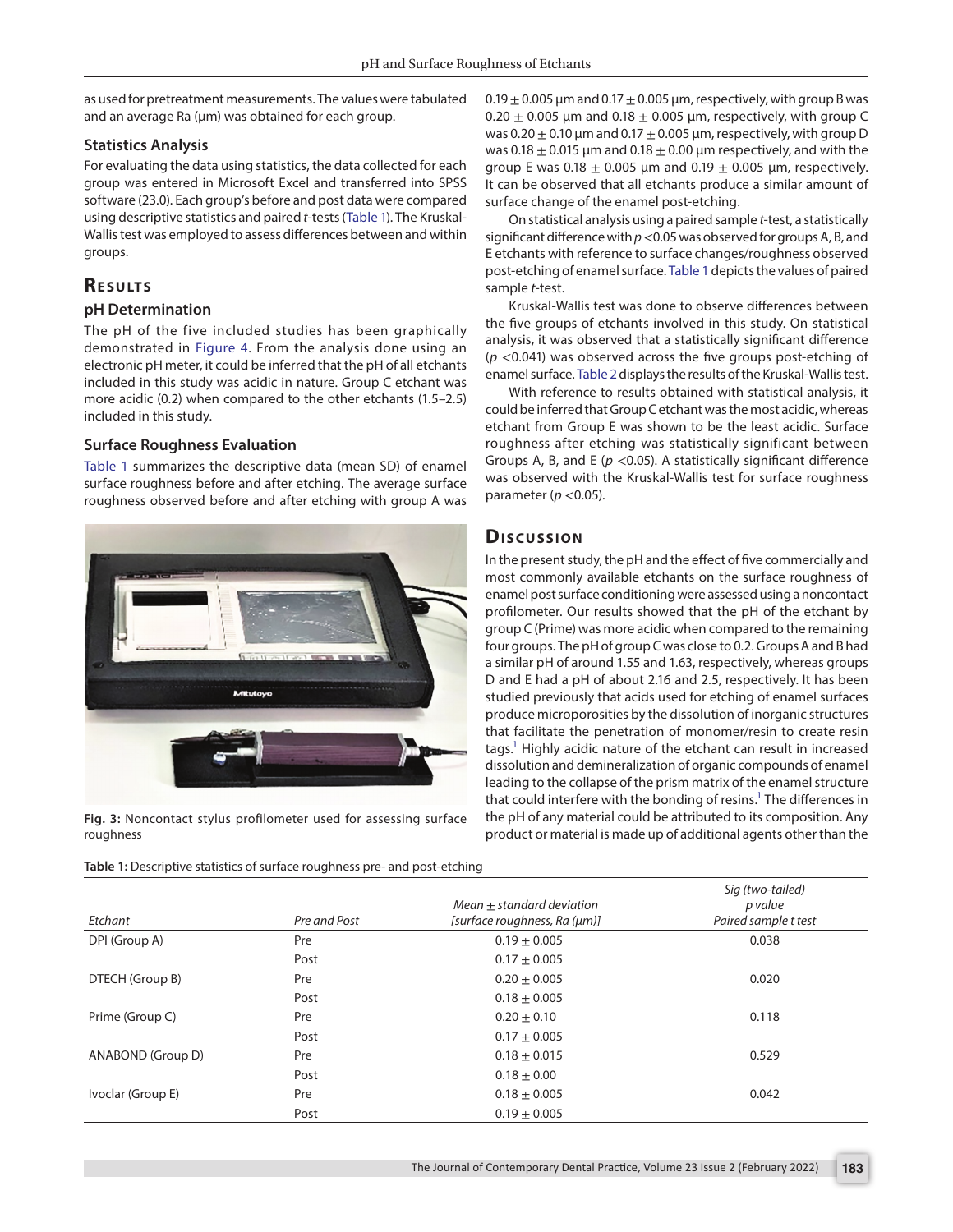

<span id="page-3-2"></span>**Fig. 4:** Graphical representation of pH of all five etchants included

<span id="page-3-3"></span>**Table 2:** Kruskal-Wallis test

|             | Post-treatment |  |
|-------------|----------------|--|
| Chi-square  | 9.953          |  |
| df          |                |  |
| Asymp. sig. | 0.041          |  |
|             |                |  |

key component. Etchants constitute preservatives, coloring agents, and viscosity enhancers that could alter the overall effect of the 37% orthophosphoric acid used. This could be one such reason for the difference in the pH observed across the involved groups. In order to substantiate this result, an elemental analysis studying and evaluating the constituents of each etchant should be carried out.

With reference to surface roughness, groups A, B, and E had a significant change in enamel surface microstructure after etching with 37% orthophosphoric acid ( $p$  <0.05). This indicated that changes in surface structure post-etching exist that enable efficient resin bonding.

Kruskal-Wallis test was done to correlate differences across the five groups. Due to a decreased sample size, this statistical test was employed. A statistically significant difference was observed in roughness ( $p < 0.05$ ) across the five groups.

To our knowledge, no previous study had correlated the relation between the pH and the degree of surface roughness of enamel caused by the etchants. From this study, it can be observed that a pH too low or too high might nullify the effect of the etchant as it collapses the prism matrix. A pH around 1.5 allows enough acidic environment for demineralization of the tooth enamel hydroxyapatite crystals allowing just enough surface changes to form resin tags and allow better retention of the resin.

Another important point to be noted is that though all the chosen etchants have the same amount of phosphoric acid i.e., 37%, their pH is varied. This might be attributable to changes in the etchant's composition. Electronic pH meters provided various advantages over the conventional methods of pH determination. The advantages include that it is a fast and simple process, the pH meter is portable and in comparison with color strip or pH indicator the values are more accurate. $27$  But this also poses disadvantages such as calibration of the pH meter before use which can be influenced by temperature and carbon dioxide absorption,

deposits on electrode membrane which could interfere with the readings obtained. In order to confirm the obtained results, further investigations should be done to evaluate the etchant and its impact on the pH and consequently the surface roughness of enamel. $^{27}$  $^{27}$  $^{27}$ 

Post-etching, the surface roughness in this study was evaluated using a noncontact profilometer. It should be noted that this method is a conventional method of assessment of surface roughness but it also poses some limitations. Firstly, the profilometer has limited lateral resolution due to the radius of the stylus tip and it usually cannot measure the surface changes rapidly. $^{28}$  Hence alternate standardized methods to evaluate the surface changes needs to be employed. Scanning electron microscopy could be best used to evaluate the characteristic of the enamel surface post-etching. This helps evaluate structures at nano and micro levels and also helps determine the etching pattern of enamel. Hence these updated methods need to be employed to substantiate the results.

The main objective of this study was to evaluate the difference in enamel surface microstructure post-etching using five etchants from different manufacturers having the same composition of 37% orthophosphoric acid. The limitation of this study is decreased sample size across all five groups and hence a study with more samples should be performed. An elemental analysis should be done to evaluate for differences in the composition of etchant that could influence the pH of the sample. Also, better methods of assessing the pH of material should be employed. An scanning electron microscope (SEM) analysis should also be done post-etching to assess if the type of etching pattern obtained also influences the bond strength of the resin. Also, a shear bond strength assessment should be done to justify the efficiency of the etchant used for the preparation of microporosities.

# **CONCLUSION AND CLINICAL SIGNIFICANCE**

The pH of the etchants and surface roughness of the enamel are varied across the five groups, though they have the same composition of 37% orthophosphoric acid. Etchant from Prime (Group C) was found to be most acidic while the one manufactured by Ivoclar (Group E) was least acidic. Groups A, B, and E showed a significant difference in surface roughness post-etching *p* <0.05. The Kruskal-Wallis test showed a difference in surface roughness (*p* <0.05). Further studies should be done to assist in making an educated selection about the most cost-effective but efficient etchant for clinical application.

#### **ACKNOWLEDGMENTS**

The authors would like to appreciate and recognize Saveetha University, for providing the various equipment needed to evaluate various parameters required for the study. The first author prepared the samples and conducted the study, followed by assessment and tabulation of data and statistical analysis. The second author was involved in the conceptualization of the study, methodology, and review of the manuscript.

## **Re f e r e n c e s**

- <span id="page-3-0"></span>1. Buonocore MG. A simple method of increasing the adhesion of acrylic filling materials to enamel surfaces. J Dent Res 1955;34:849–853. DOI: 10.1177/00220345550340060801.
- <span id="page-3-1"></span>2. Bhandari DPK, Anbuselvan GJ, Karthi M. Evaluation of resin penetration depth in enamel surface for orthodontic bonding exposed to five types of enamel conditioning methods: a scanning